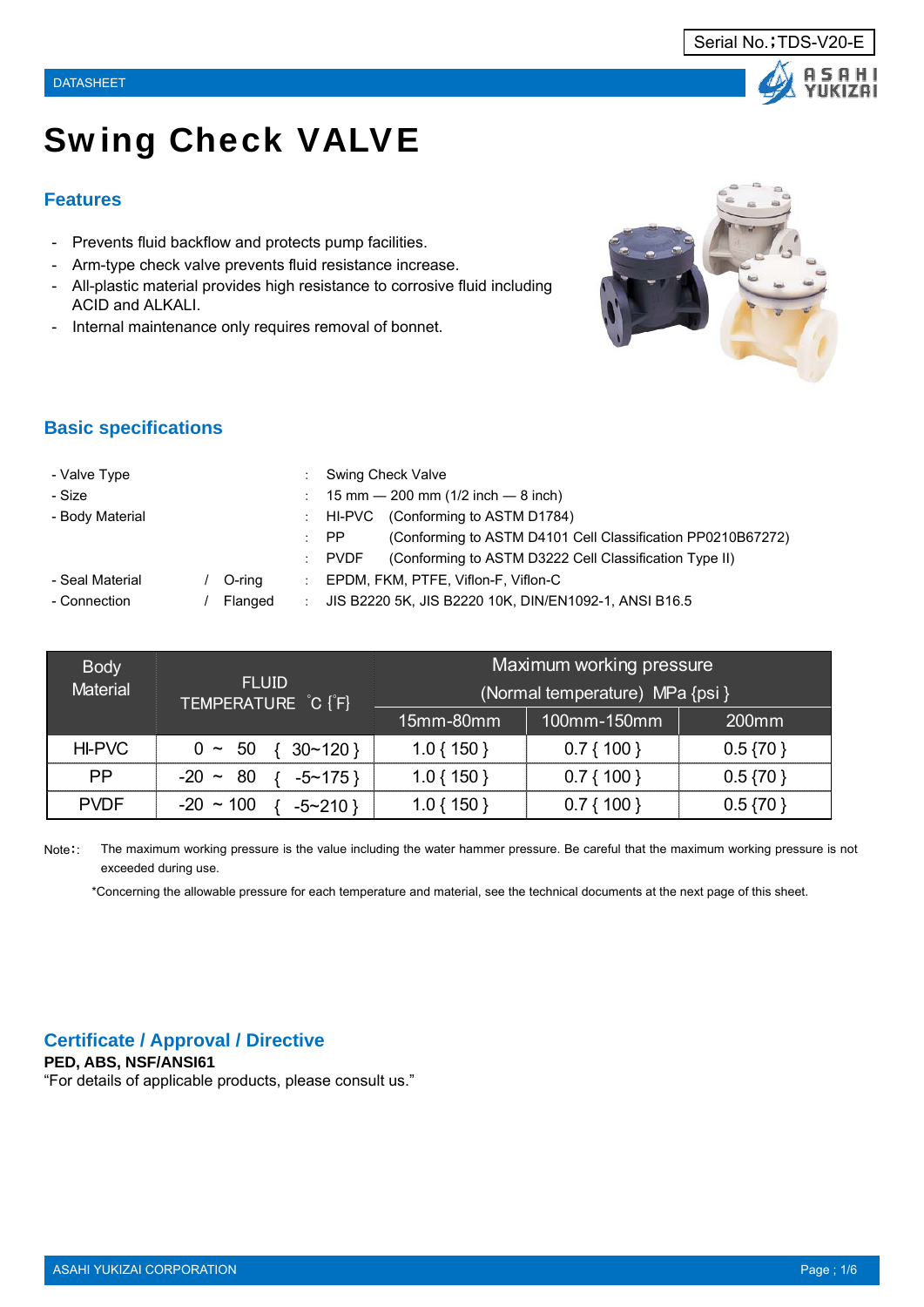### **Working pressure vs. Temperature**

[SWING CHECK VALVE (O-RING TYPE)]





Make sure that the temperature and pressure are within the working range during operation. (If the tolerance range is exceeded during use, the valve may be damaged.)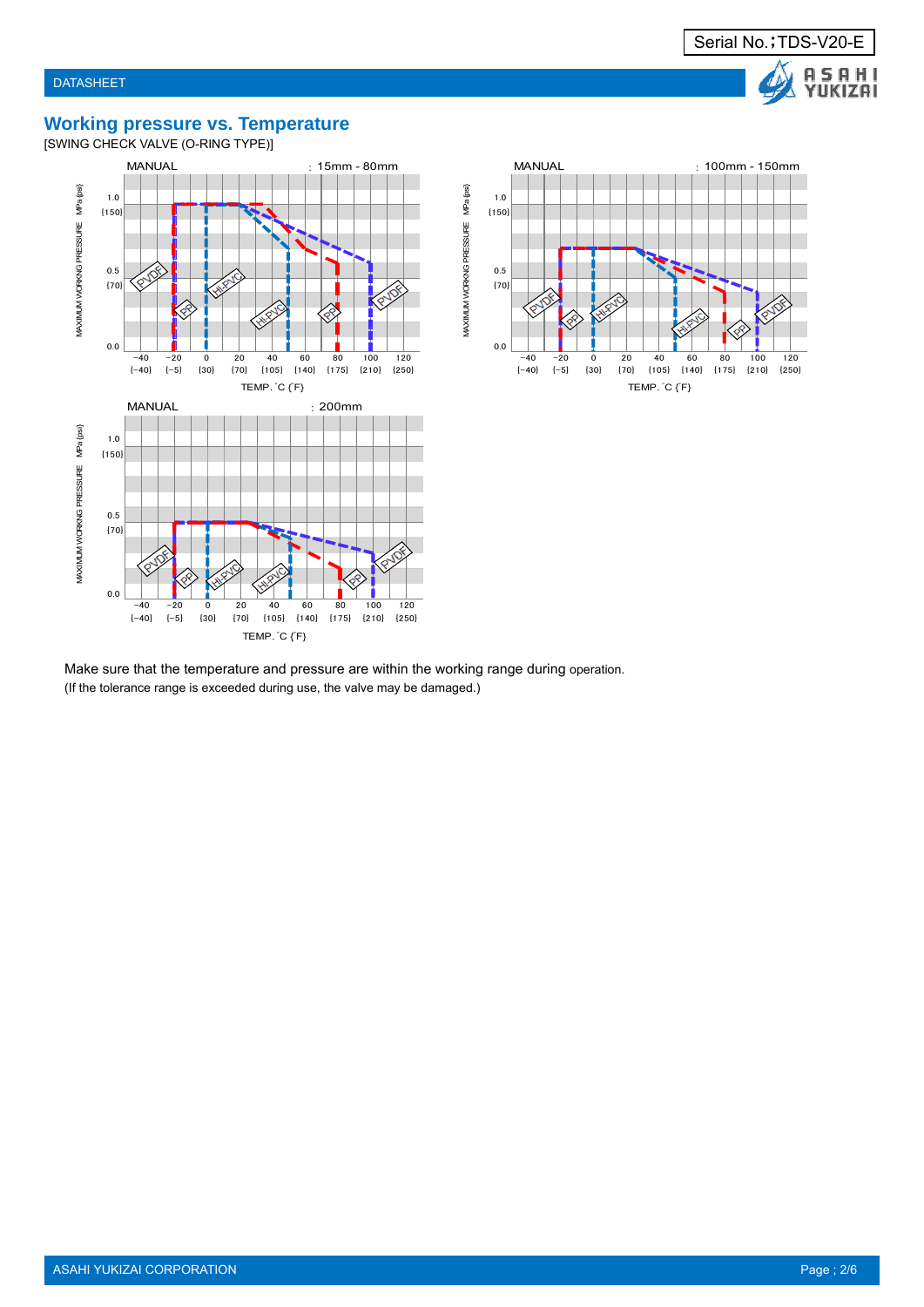

# **Product dimension**

15mm (1/2") - 20mm (3/4") 25mm (1") - 200mm (8")





|     | JIS, DIN (Unit: mm) |     |     |     |     |                 |             |    |     |        | JIS <sub>5K</sub> |    |     | JIS    | 10K |    | DIN PN10 |        |   |    |
|-----|---------------------|-----|-----|-----|-----|-----------------|-------------|----|-----|--------|-------------------|----|-----|--------|-----|----|----------|--------|---|----|
| mm  | inch                | d   | D,  | Η   |     | <b>IHI-PVCI</b> | <b>PVDF</b> | PP | D   | ⌒<br>◡ | n                 |    | D   | ⌒<br>U | n   |    | D        | ⌒<br>◡ | n |    |
| 15  | 1/2                 | 20  | 86  | 87  | 140 | 15              | 15          | 15 | 80  | 60     | 4                 | 12 | 95  | 70     | 4   | 15 | 95       | 65     | 4 | 14 |
| 20  | 3/4                 | 20  | 86  | 87  | 140 | 15              | 15          | 15 | 85  | 65     | 4                 | 12 | 100 | 75     | 4   | 15 | 105      | 75     | 4 | 14 |
| 25  |                     | 25  | 130 | 17  | 160 | 16              | 16          | 16 | 95  | 75     | 4                 | 12 | 125 | 90     | 4   | 19 | 115.     | 85     | 4 | 14 |
| 32  | 1/4                 | 40  | 145 | 135 | 180 | 18              | 18          | 17 |     |        |                   |    | 135 | 100    | 4   | 19 | 140      | 100    | 4 | 18 |
| 40  | 1/2                 | 40  | 145 | 135 | 180 | 18              | 18          | 17 | 120 | 95     | 4                 | 15 | 140 | 105    | 4   | 19 | 150      | 110    | 4 | 18 |
| 50  | າ                   | 50  | 180 | 161 | 200 | 20              | 20          | 20 | 130 | 105    | 4                 | 15 | 155 | 120    | 4   | 19 | 165      | 125    | 4 | 18 |
| 65  | 21/2                | 65  | 200 | 165 | 240 | 22              | 23          | 22 | 155 | 30     | 4                 | 15 | 175 | 140    | 4   | 19 | 185      | 145    | 4 | 18 |
| 80  | 3                   | 80  | 205 | 168 | 260 | 22              | 23          | 22 | 180 | 145    | 4                 | 19 | 185 | 150    | 8   | 19 | 200      | 160    | 8 | 18 |
| 100 | 4                   | 100 | 265 | 210 | 300 | 24              | 26          | 24 | 200 | 165    | 8                 | 19 | 210 | 175    | 8   | 19 | 220      | 180    | 8 | 18 |
| 125 | 5                   | 125 | 330 | 245 | 350 | 24              | 26          | 25 | 235 | 200    | 8                 | 19 | 250 | 210    | 8   | 23 | 250      | 210    | 8 | 18 |
| 150 | 6                   | 150 | 370 | 280 | 400 | 25              | 27          | 26 | 265 | 230    | 8                 | 19 | 280 | 240    | 8   | 23 | 285      | 240    | 8 | 22 |
| 200 | 8                   | 200 | 425 | 333 | 500 | 30              | 33          | 31 | 320 | 280    | 8                 | 23 | 330 | 290    | 12  | 23 | 340      | 295    | 8 | 22 |

|                | ANSI (Unit: inch) |      | ANSI Class150 |       |       |        |             |           |       |       |              |      |
|----------------|-------------------|------|---------------|-------|-------|--------|-------------|-----------|-------|-------|--------------|------|
| inch           | mm                | d    | $D_1$         | H     |       | HI-PVC | <b>PVDF</b> | <b>PP</b> | D     | C     | $\mathsf{n}$ | h    |
| 1/2            | 15                | 0.79 | 3.39          | 3.43  | 5.51  | 0.59   | 0.59        | 0.59      | 3.50  | 2.38  | 4            | 0.62 |
| 3/4            | 20                | 0.79 | 3.39          | 3.43  | 5.51  | 0.59   | 0.59        | 0.59      | 3.88  | 2.75  | 4            | 0.62 |
| $\mathbf{1}$   | 25                | 0.98 | 5.12          | 4.61  | 6.30  | 0.63   | 0.63        | 0.63      | 4.25  | 3.12  | 4            | 0.62 |
| 11/4           | 32                |      | -             | -     |       |        | -           | ۰         |       |       |              |      |
| 11/2           | 40                | 1.57 | 5.71          | 5.31  | 7.09  | 0.71   | 0.71        | 0.67      | 5.00  | 3.88  | 4            | 0.62 |
| $\overline{2}$ | 50                | 1.97 | 7.09          | 6.34  | 7.87  | 0.79   | 0.83        | 0.79      | 6.00  | 4.75  | 4            | 0.75 |
| 21/2           | 65                | 2.56 | 7.87          | 6.50  | 9.45  | 0.87   | 0.91        | 0.87      | 7.00  | 5.50  | 4            | 0.75 |
| 3              | 80                | 3.15 | 8.07          | 6.61  | 10.24 | 0.87   | 0.91        | 0.87      | 7.50  | 6.00  | 4            | 0.75 |
| $\overline{4}$ | 100               | 3.94 | 10.43         | 8.27  | 11.81 | 0.94   | 1.02        | 0.94      | 9.00  | 7.50  | 8            | 0.75 |
| 5              | 125               | 4.92 | 12.99         | 9.65  | 13.78 | 0.94   | 1.02        | 0.98      | 10.00 | 8.50  | 8            | 0.88 |
| 6              | 150               | 5.91 | 14.57         | 11.02 | 15.75 | 0.98   | 1.06        | 1.02      | 11.00 | 9.50  | 8            | 0.88 |
| 8              | 200               | 7.87 | 16.73         | 13.11 | 19.69 | 1.18   | 1.30        | 1.22      | 13.50 | 11.75 | 8            | 0.88 |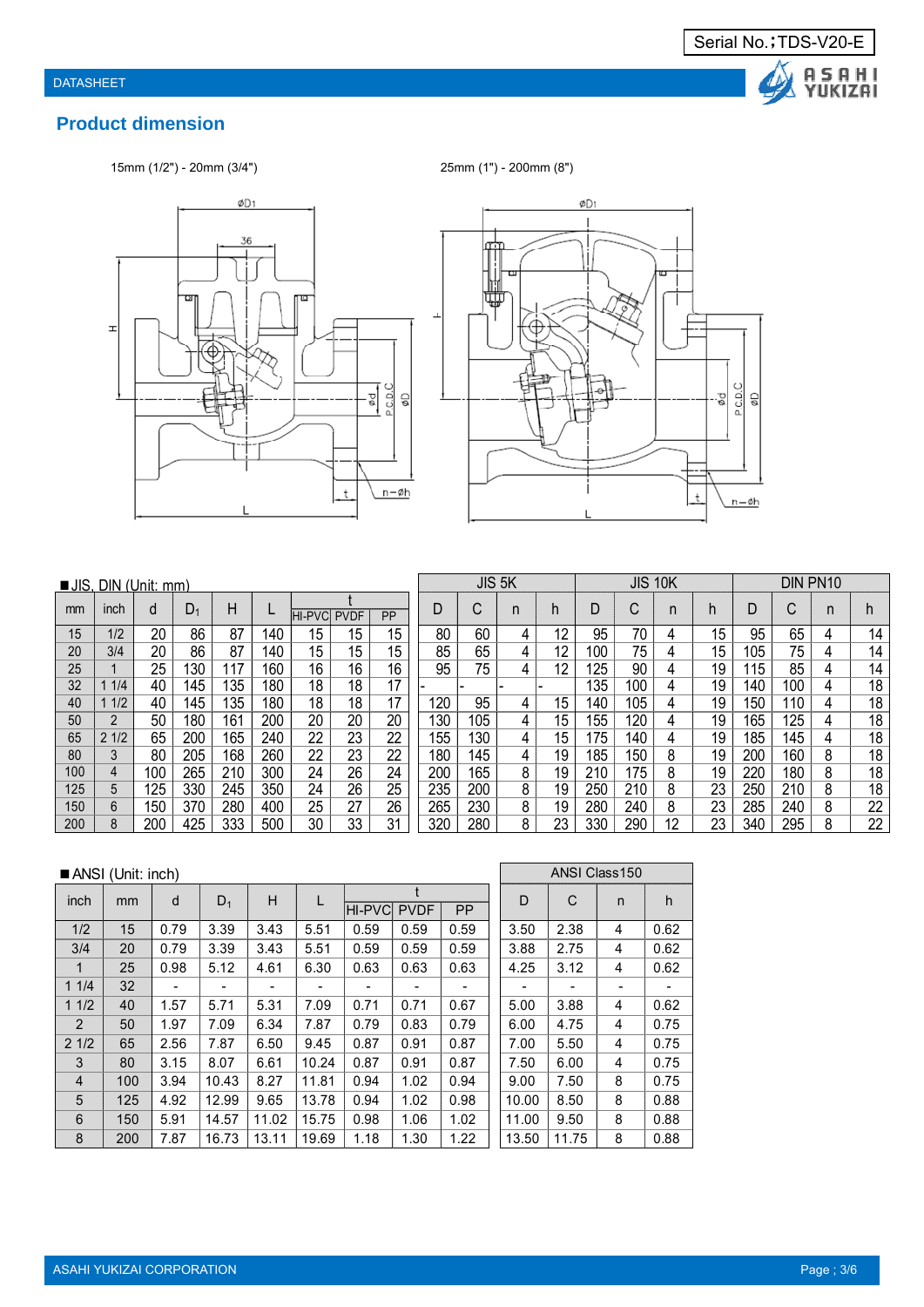## **Parts list**

# [HI-PVC, PVDF]







| PART NO./NAME       | QTY | <b>MATERIAL</b> | <b>PART NO./NAME</b> |     | <b>QTY ATERIAL</b>                     |              | PART NO./NAME        | <b>QTY</b> |                                   | <b>MATERIAL</b>          |
|---------------------|-----|-----------------|----------------------|-----|----------------------------------------|--------------|----------------------|------------|-----------------------------------|--------------------------|
| <b>BODY</b>         |     | HI-PVC, PVDF    | 5d ARM               | (3) | HI-PVC, PVDF                           |              | (1)<br>5i SEAT       |            | <b>EPDM</b>                       | <b>EPDM</b>              |
| 2 BONNET            |     | HI-PVC, PVDF    | 5e WASHER            | (3) | HI-PVC, PVDF                           |              | (1)<br>5k O-RING (A) |            | <b>FKM</b><br>PTFE                | <b>FKM</b><br>PFA(2)     |
| SHAFT<br>3          |     | HI-PVC, PVDF    | 5f NUT(A)            | (3) | HI-PVC, PVDF                           |              | 7 GASKET (B)         |            | GASKET                            | $O-RING(B)$              |
| 4 PLUG              |     | HI-PVC, PVDF    | 5g PIN               |     | HI-PVC, PVDF                           | 8 O-RING (B) |                      |            | O-RING(A)                         |                          |
| 5a DISC             |     | HI-PVC, PVDF    |                      |     | In Case Material is PVDF.              |              | 9 BOLT NUT           |            | <b>STAINLESS</b><br><b>ISTEEL</b> |                          |
| 5b SEAT HOLDER      |     | HI-PVC, PVDF    |                      |     | Used for Size 65mm-200mm               |              |                      |            |                                   | Used for Size 25mm-200mm |
| (3)<br>5c $BOLT(A)$ |     | HI-PVC, PVDF    | 5h BOLT (B)          | (1) | PP.<br>Used for Size 15mm & 25mm       |              |                      |            |                                   |                          |
|                     |     |                 | 5i NUT (B)           | (1) | <b>PP</b><br>Used for Size 15mm & 25mm |              |                      |            |                                   |                          |

(1) Used for Size 15mm & 20mm. (2) FKM Covered at PFA. (3) Used for Size 25mm - 200mm

[PP]







| PART NO./NAME  | QTY | <b>MATERIAL</b>                       | PART NO./NAME                   |        | <b>QTY MATERIAL</b>                     | PART NO./NAME         | <b>QTY</b>   | <b>MATERIAL</b>              |
|----------------|-----|---------------------------------------|---------------------------------|--------|-----------------------------------------|-----------------------|--------------|------------------------------|
| <b>BODY</b>    |     | <b>PP</b>                             | WASHER<br>5e                    |        | <b>PP</b><br>Used for Size 25mm-200mm   | 5j SEAT               |              | <b>EPDM</b><br>EPDM          |
| 2 BONNET       |     | <b>PP</b>                             | 5f $NUT(A)$                     |        | <b>PVDF</b><br>Used for Size 25mm-200mm | 5k $O-RING(A)$<br>(1) |              | <b>FKM</b><br>FKM            |
| 3 SHAFT        |     | <b>PP</b>                             | <b>PIN</b><br>5q                |        | <b>PVDF</b><br>Used for Size 65mm-200mm | 7 GASKET (B)          |              | <b>GASKET</b><br>$O-RING(B)$ |
| 4 PLUG         |     | PP                                    | 5h $BOLT(B)$                    |        | PP<br>Used for Size 15mm & 25mm         | 8 O-RING (B)          |              | O-RING(A)                    |
| 5a DISC        |     | <b>PVDF</b>                           | NUT (B)<br>5i                   |        | <b>PP</b><br>Used for Size 15mm & 25mm  | 1a BODY RING          | $\mathbf{1}$ | STAINLESS STEEL              |
| 5b SEAT HOLDER |     | PP                                    | <b>BOLT NUT</b><br>$\mathbf{Q}$ | $\sim$ | STAINLESS STEEL                         |                       |              | In Case Material is PP.      |
| 5c $BOLT(A)$   |     | PP<br>Used for Size 25mm-200mm        |                                 |        | Used for Size 25mm-200mm                |                       |              | Used for Size 15mm&20mm      |
| 5d ARM         |     | <b>PP</b><br>Used for Size 25mm-200mm |                                 |        |                                         |                       |              |                              |

(1) Used for Size 15mm & 20mm.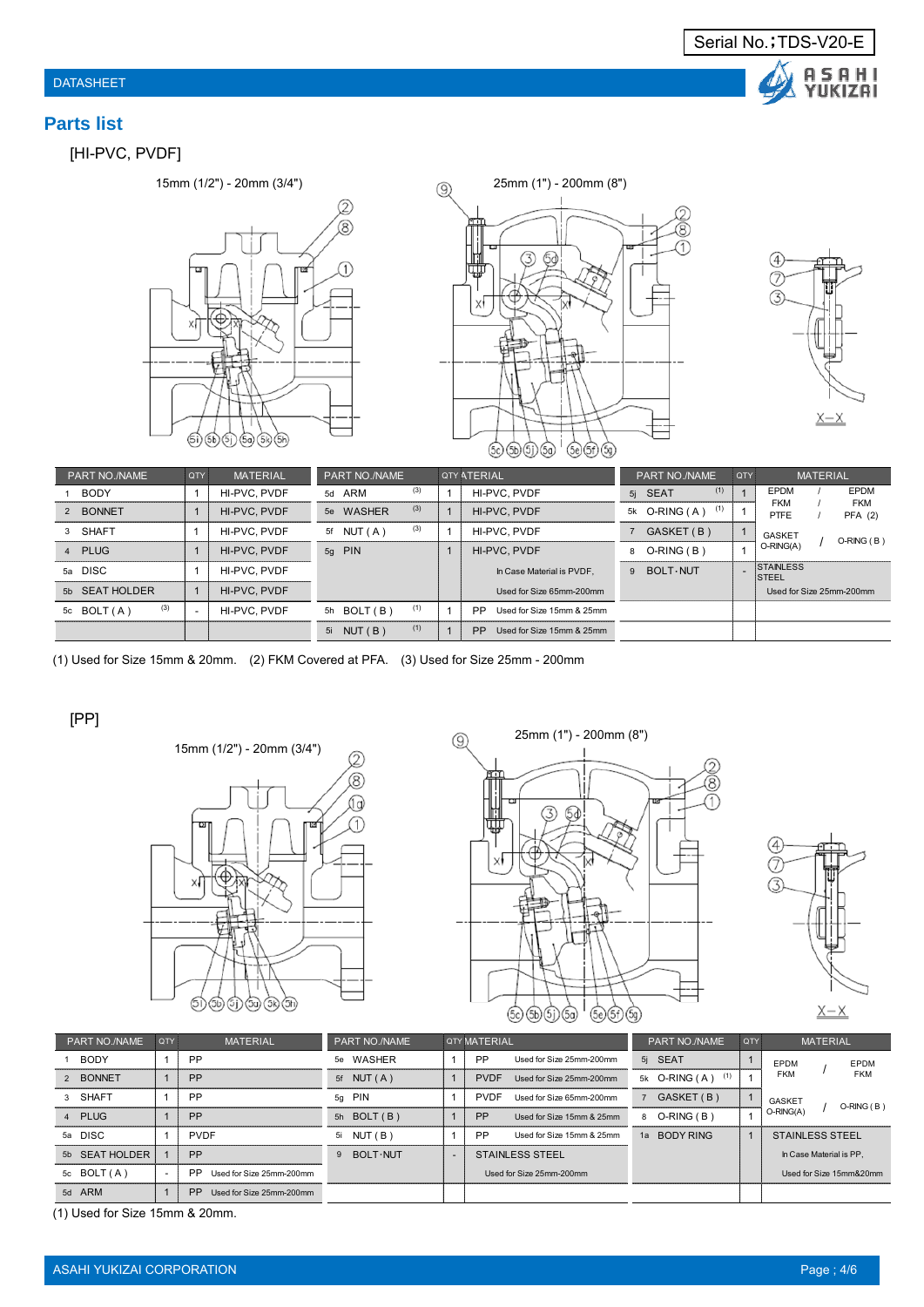# **Cv value for each opening degree**

#### FULL-OPEN Cv VALUE

| mm                           | 15  | 20  | 25 | 40  | 50  | 65       | 80  | 100 | 125 | 150 | 200 |
|------------------------------|-----|-----|----|-----|-----|----------|-----|-----|-----|-----|-----|
| inch                         | 1/2 | 3/4 |    | 1/2 |     | 1/2<br>ົ | ◠   |     |     |     |     |
| <b>FULL-OPEN</b><br>Cv VALUE | 14  | 14  | 24 | 81  | 140 | 250      | 280 | 510 | 750 | 100 | 900 |

# **Pipe bolt dimensions (Reference: recommended data)**

#### SWING CHECK VALVE

| FLANGED (JIS10K)        |                 |                 |                 |                 |                 |                 |                 |                 |     |     |     | UNIT:mm |
|-------------------------|-----------------|-----------------|-----------------|-----------------|-----------------|-----------------|-----------------|-----------------|-----|-----|-----|---------|
| <b>SIZE</b>             | 15              | 20              | 25              | 32              | 40              | 50              | 65              | 75(80)          | 100 | 125 | 150 | 200     |
| SCREW SIZE (d)          | M <sub>12</sub> | M <sub>12</sub> | M <sub>12</sub> | M <sub>16</sub> | M <sub>16</sub> | M <sub>16</sub> | M <sub>16</sub> | M <sub>16</sub> | M16 | M20 | M20 | M20     |
| NO.OF FLANGE HOLES      | 4               |                 |                 | 4               |                 |                 |                 | 8               | 8   |     | 8   | 12      |
| <b>FLANGE THICKNESS</b> | 14              | 15              | 15              | 16              | 16              | 20              | 22              | 22              | 22  | 24  | 26  | 28      |
| SWING CHECK VALVE (L)   | 55              | 55              | 60              | 60              | 65              | 70              | 75              | 75              | 75  | 85  | 85  | 100     |

The above values indicate the bolt dimensions when an AV TS flange and AV packing are used.

The numbers in a circle indicate the number of bolts required to connect one side of flange. When there is no indication, refer to the number of flange holes.

# **Product weight**

|     | SWING CHECK VALVE<br>UNIT: kg |               |                  |             |  |  |  |  |  |  |  |  |
|-----|-------------------------------|---------------|------------------|-------------|--|--|--|--|--|--|--|--|
| mm  | inch                          |               | FLANGED (JIS10K) |             |  |  |  |  |  |  |  |  |
|     |                               | <b>HI-PVC</b> | <b>PP</b>        | <b>PVDF</b> |  |  |  |  |  |  |  |  |
| 15  | 1/2                           | 0.8           | 0.6              | 1.0         |  |  |  |  |  |  |  |  |
| 20  | 3/4                           | 0.9           | 0.6              | 1.0         |  |  |  |  |  |  |  |  |
| 25  | 1                             | 1.7           | 1.2              | 2.0         |  |  |  |  |  |  |  |  |
| 32  | 11/4                          | 2.6           | 1.7              | 3.0         |  |  |  |  |  |  |  |  |
| 40  | 11/2                          | 2.6           | 1.7              | 3.0         |  |  |  |  |  |  |  |  |
| 50  | $\overline{2}$                | 4.0           | 2.7              | 4.6         |  |  |  |  |  |  |  |  |
| 65  | 21/2                          | 5.5           | 3.5              | 6.5         |  |  |  |  |  |  |  |  |
| 80  | 3                             | 6.0           | 4.0              | 7.5         |  |  |  |  |  |  |  |  |
| 100 | 4                             | 10.5          | 7.0              | 12.0        |  |  |  |  |  |  |  |  |
| 125 | 5                             | 16.0          | 12.0             | 20.0        |  |  |  |  |  |  |  |  |
| 150 | 6                             | 22.0          | 16.0             | 27.0        |  |  |  |  |  |  |  |  |
| 200 | 8                             | 34.5          | 24.5             | 42.0        |  |  |  |  |  |  |  |  |